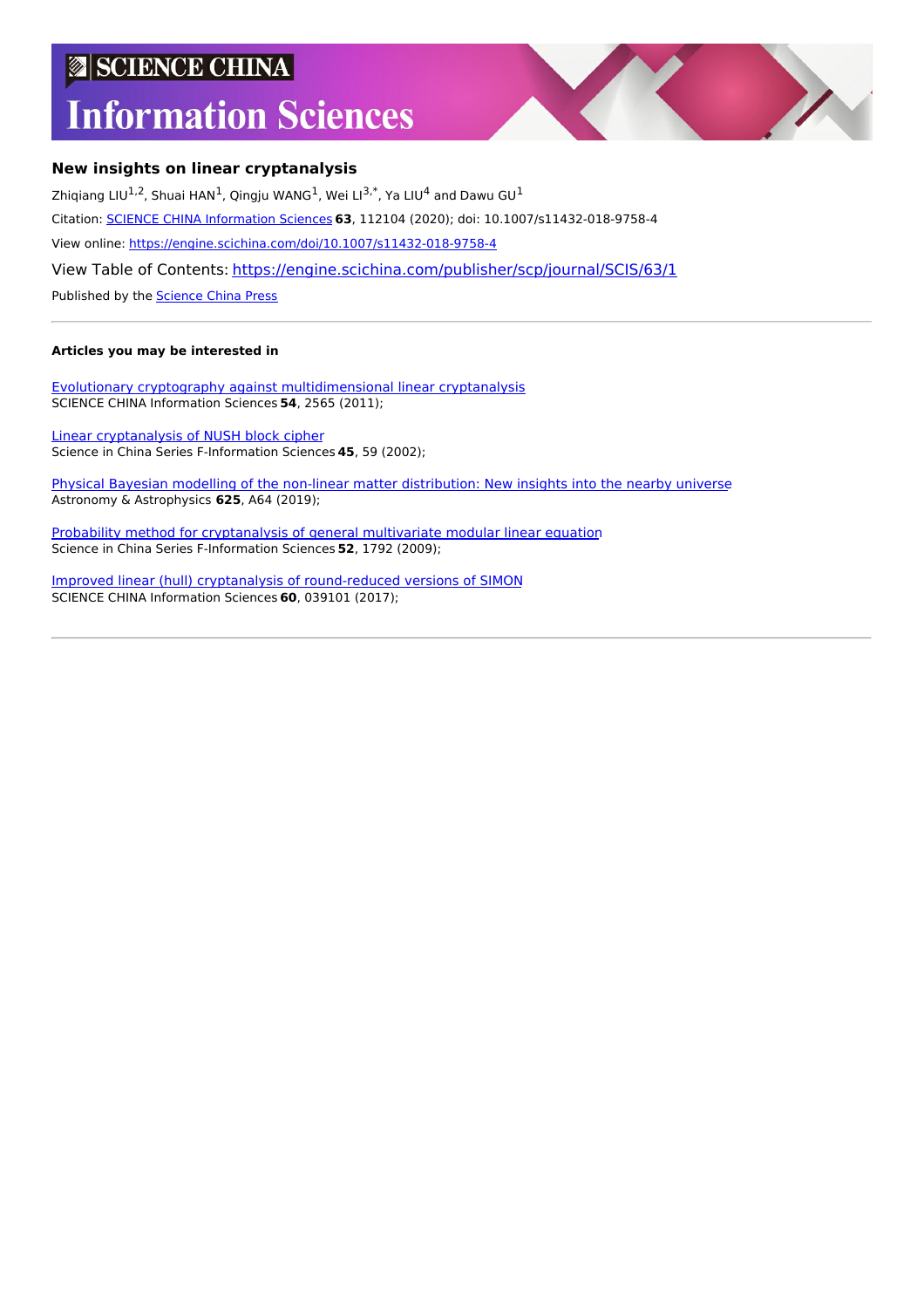# SCIENCE CHINA Information Sciences



. RESEARCH PAPER .

January 2020, Vol. 63 112104:1–112104:11 <https://doi.org/10.1007/s11432-018-9758-4>

# New insights on linear cryptanalysis

Zhiqiang LIU<sup>1,2</sup>, Shuai HAN<sup>1</sup>, Qingju WANG<sup>1</sup>, Wei LI<sup>3\*</sup>, Ya LIU<sup>4</sup> & Dawu GU<sup>1</sup>

 $1$ Department of Computer Science and Engineering, Shanghai Jiao Tong University, Shanghai 200240, China; <sup>2</sup>State Key Laboratory of Cryptology, P.O. Box 5159, Beijing 100878, China; <sup>3</sup>School of Computer Science and Technology, Donghua University, Shanghai 201620, China;

<sup>4</sup>Department of Computer Science and Engineering, University of Shanghai for Science and Technology, Shanghai 200093, China

Received 17 September 2018/Accepted 14 January 2019/Published online 25 December 2019

Abstract Linear cryptanalysis is one of the most important cryptanalytic tools against block ciphers, thus modern block ciphers are always deliberately devised to avoid good long linear characteristics so as to resist linear cryptanalysis and its extensions. Differential-linear cryptanalysis, a powerful extension of linear cryptanalysis, has drawn much attention due to its applicability even in certain case that there is no good long linear characteristic of block ciphers. To further refine differential-linear cryptanalysis, we investigate the correlation distribution of differential-linear hull over random permutation and derive a concrete and concise correlation distribution accordingly. Theoretically, this could make differential-linear cryptanalysis more reasonable and precise. Moreover, the newly-proposed correlation distribution could lead to an interesting potential for improving the effectiveness of differential-linear cryptanalysis.

Keywords block cipher, linear cryptanalysis, differential-linear cryptanalysis, correlation distribution, keydependent differential-linear hull

Citation Liu Z Q, Han S, Wang Q J, et al. New insights on linear cryptanalysis. Sci China Inf Sci, 2020, 63(1): 112104, <https://doi.org/10.1007/s11432-018-9758-4>

# 1 Introduction

Linear cryptanalysis [1], proposed by Matsui in 1993, is one of the most important cryptanalytic tools against block ciphers. By exploiting certain linear relation between the input and output of an n-bit block cipher, this approach can distinguish the cipher with  $n$ -bit random permutation. So far, many efforts have been made to generalize linear cryptanalysis to make it more powerful. One approach is to adopt multiple linear approximations instead of one in linear cryptanalysis  $[2, 3]$ . Further, Baignères et al. [4] and Hermelin et al. [5–8] presented the idea of using multidimensional probability distributions of linear approximations, in which the "independence" constraint of multiple linear approximations in [3] can be removed, leading to more efficient cryptanalytic tools.

The second approach is to utilize non-linear approximations in linear cryptanalysis or replace the linear expressions with so-called I/O sums (For a single round of a block cipher, an I/O sum is the XOR (exclusive OR) of a balanced boolean function of the round input and a balanced boolean function of the round output). In 1995, Harpes et al. [9] used the idea of I/O sums to generalize linear cryptanalysis. In 1996, Knudsen et al. [10] proposed an efficient attack on LOKI91 by applying non-linear approximations in linear cryptanalysis. In 2004, Courtois [11] presented bi-linear cryptanalysis in which probabilistic bi-linear equations are exploited instead of linear equations.

<sup>\*</sup> Corresponding author (email: liwei.cs.cn@gmail.com)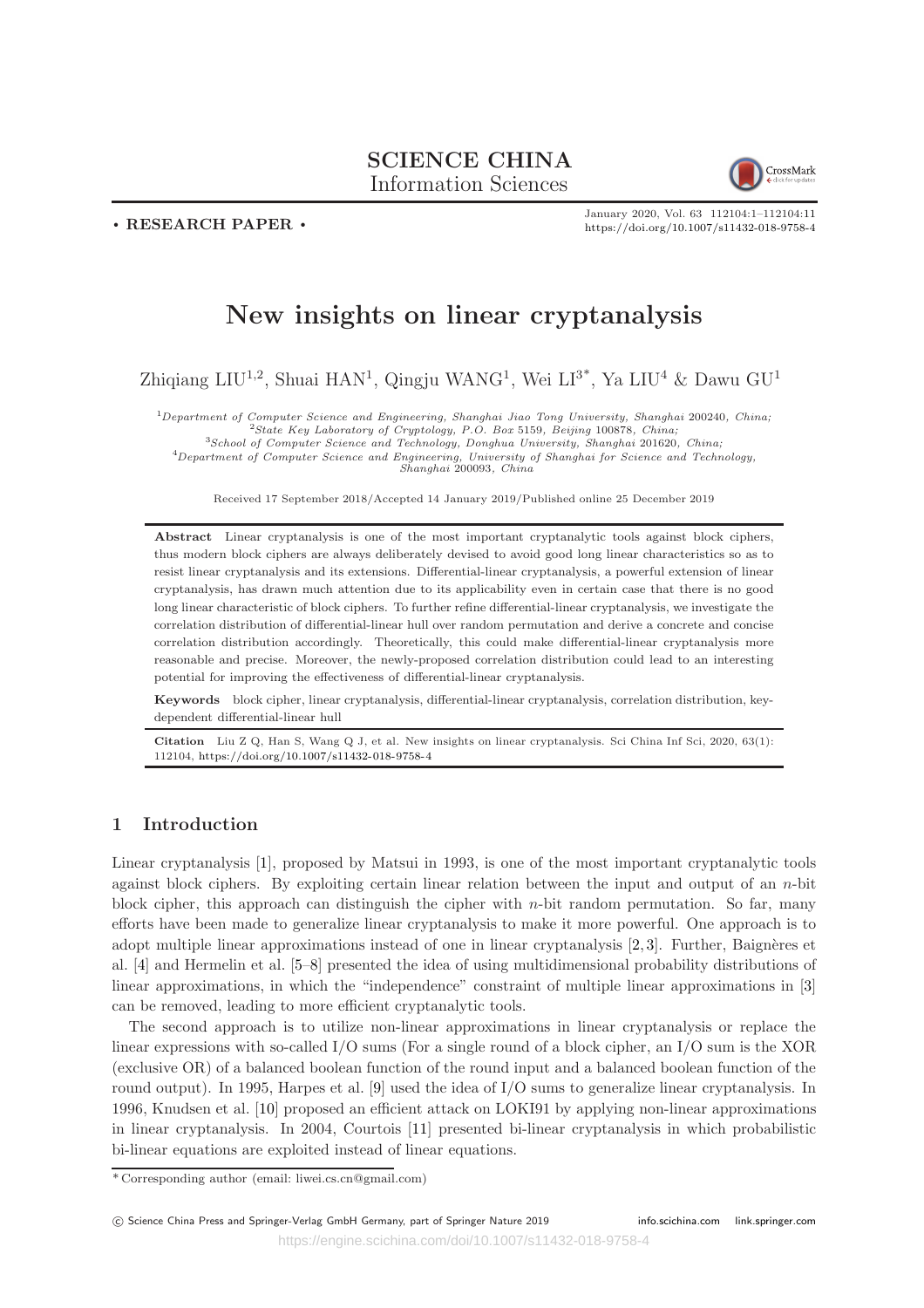The third approach is to combine linear cryptanalysis with other powerful cryptanalytic approach elaborately. In 1994, Langford et al. [12] introduced differential-linear cryptanalysis by combining a differential characteristic with probability 1 with a linear approximation delicately. With this technique they have succeeded in analyzing 8-round DES (data encryption standard) using only 512 chosen plaintexts in a few seconds on a personal computer. In 2002, Biham et al. [13] extended differential-linear cryptanalysis by using differential characteristic with probability  $p$  ( $0 < p \le 1$ ) in building differentiallinear distinguisher. Later in 2009, Liu et al. [14] further improved [13] by taking into account multiple linear approximations in differential-linear cryptanalysis. In 2012 and 2015, Lu [15, 16] presented a new methodology to deal with the intermediate layer of differential-linear approximation more generally by removing an assumption posed by Biham et al. in [13], resulting in a more reasonable interpretation of differential-linear cryptanalysis. In 2014 and 2017, Blondeau et al. [17, 18] revisited and generalized the differential-linear cryptanalysis by providing an exact expression of the bias of a differential-linear approximation as well as introducing a multidimensional model of differential-linear cryptanalysis which is defined for multiple input differences and multidimensional linear output masks. In 2016, Leurent [19] improved the complexity of differential-linear cryptanalysis for ARX (add-rotate-XOR) ciphers by refining the partitioning technique proposed by Biham and Carmeli [20].

The fourth approach is to exploit linear approximations with zero correlation instead of linear characteristics (hulls) with high correlations used in traditional linear cryptanalysis. Zero-correlation linear cryptanalysis is one of the recent cryptanalytic methods introduced by Bogdanov and Rijmen [21], and it can be considered as the projection of impossible differential cryptanalysis to linear cryptanalysis. Later in [22,23], Bogdanov et al. proposed new models that can decrease the data complexity of zero-correlation linear cryptanalysis, leading to better cryptanalytic results of block ciphers [24–27].

The fifth approach is to find and build the links between linear cryptanalysis and other cryptanalytic techniques. In 1994, Chabaud and Vaudenay [28] presented a theoretical link between differential and linear cryptanalysis. In 2011, Leander [29] showed that statistical saturation distinguishers are averagely equivalent to multidimensional linear distinguishers. Later in [22, 30–33], more practical links between integral and zero-correlation linear distinguishers, impossible differential and zero-correlation linear distinguisher, truncated differential and multidimensional linear properties were proposed, which could significantly facilitate the task of evaluating security of block ciphers against various cryptanalytic tools. Recently, efforts have been made to provide more accurate estimates of data complexity of simple, multiple, and multidimensional linear cryptanalysis [34], or to improve the accuracy of estimated success probability of linear key-recovery attacks [35].

Meanwhile, modern block ciphers are always deliberately designed to avoid good long linear characteristics so as to resist linear cryptanalysis and its extensions. In this context, how to establish linear distinguishers covering as many rounds of a block cipher as possible becomes particularly interesting. As a powerful extension of linear cryptanalysis, differential-linear cryptanalysis was proposed to meet this goal even in certain case that there is no good long linear characteristic of block ciphers. In this paper, we aim to further refine differential-linear cryptanalysis. On the one hand, inspired by the correlation distribution theory presented by Daemen and Rijmen in [36], we investigate the correlation distribution of differential-linear hull over random permutation and derive a concrete and concise correlation distribution accordingly. Theoretically, this could make differential-linear cryptanalysis more reasonable and precise (As it is always assumed that a differential-linear hull over random permutation has correlation 0, which is not actually true). On the other hand, we show that with this newly-proposed correlation distribution, it is possible to strengthen the effectiveness of differential-linear cryptanalysis by exploiting key-dependent differential-linear hull.

The remainder of this paper is organized as follows. In Section 2, we give necessary notations and a brief description of SIMON cipher. Section 3 derives the correlation distribution of differential-linear hull over random permutation. In Section 4, we show key-dependent differential-linear hull by experimentally deriving the correlation of a differential-linear hull of 23-round SIMON32/64 for different keys, and present a potential statistical model to exploit key-dependent differential-linear hull. Finally, we conclude this paper in Section 5.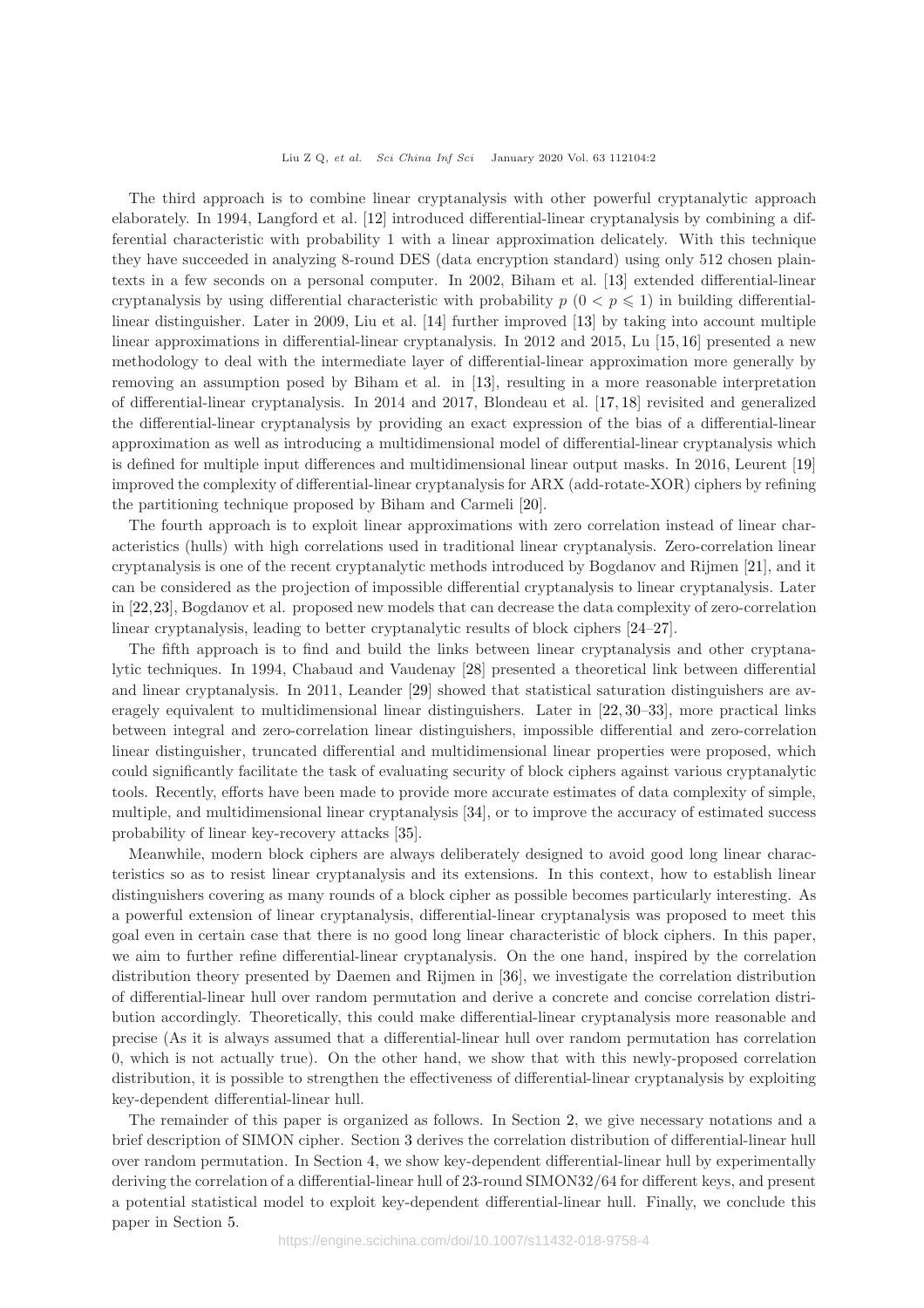

Figure 1 The round function of SIMON.

# 2 Preliminaries

#### 2.1 General notations

The following notations are used throughout the paper.

- $\oplus$  denotes bitwise exclusive OR (XOR).
- 0x denotes the hexadecimal notation.
- $-$  || denotes the concatenation operation.
- · denotes bitwise inner product.
- ◦ denotes the composition operation.
- & denotes bitwise AND operation.
- $X \ll m$  denotes left rotation of X by m bits.
- $-X \gg_{m}$  denotes right rotation of X by m bits.
- $-$  #S denotes the cardinality of a set S.
- |x| denotes the integer such that  $x 1 < |x| \le x$ .

## 2.2 A brief description of SIMON

SIMON [37], introduced by NSA in 2013, is a family of lightweight block ciphers. It adopts balanced Feistel network with simple round function which is defined as follows:

$$
L_i = (L_{i-1} \ll 1) \& (L_{i-1} \ll 8) \oplus (L_{i-1} \ll 2) \oplus R_{i-1} \oplus k_{i-1}, \quad R_i = L_{i-1},
$$

where  $(L_{i-1}, R_{i-1})$  and  $(L_i, R_i)$  represent the inputs of round  $i-1$  and round i, respectively, and  $k_{i-1}$ denotes the subkey used in round  $i - 1$ . Figure 1 shows the structure of the round function of SIMON.

 $SIMON$  supports variable block sizes and key sizes. We use  $SIMON2n$  to represent the SIMON cipher adopting n-bit words (i.e., block size is 2n bits), with  $n \in \{16, 24, 32, 48, 64\}$ , and denote SIMON2n with  $m$ -word key size as SIMON $2n/mn$ . The number of rounds of SIMON depends on block size and key size, for instance, SIMON32/64 adopts 32 rounds, SIMON48/72 adopts 36 rounds, etc. The key schedule of SIMON is shown as

$$
k_{i+m} = c \oplus (z_j)_i \oplus k_i \oplus Y_m \oplus (Y_m \lll 1), \quad Y_m = \begin{cases} k_{i+1} \lll 3, & \text{if } m = 2, \\ k_{i+2} \lll 3, & \text{if } m = 3, \\ k_{i+3} \lll 3 \oplus k_{i+1}, & \text{if } m = 4, \end{cases}
$$

where  $k_i$  denotes the subkey used in round i, the first m subkeys are directly derived from the secret key, the value c is a constant  $0 \times f$ . . . fc, and  $(z_i)_i$  represents the *i*-th least significant bit of the constant sequence  $z_j$   $(0 \leq j \leq 4)$ .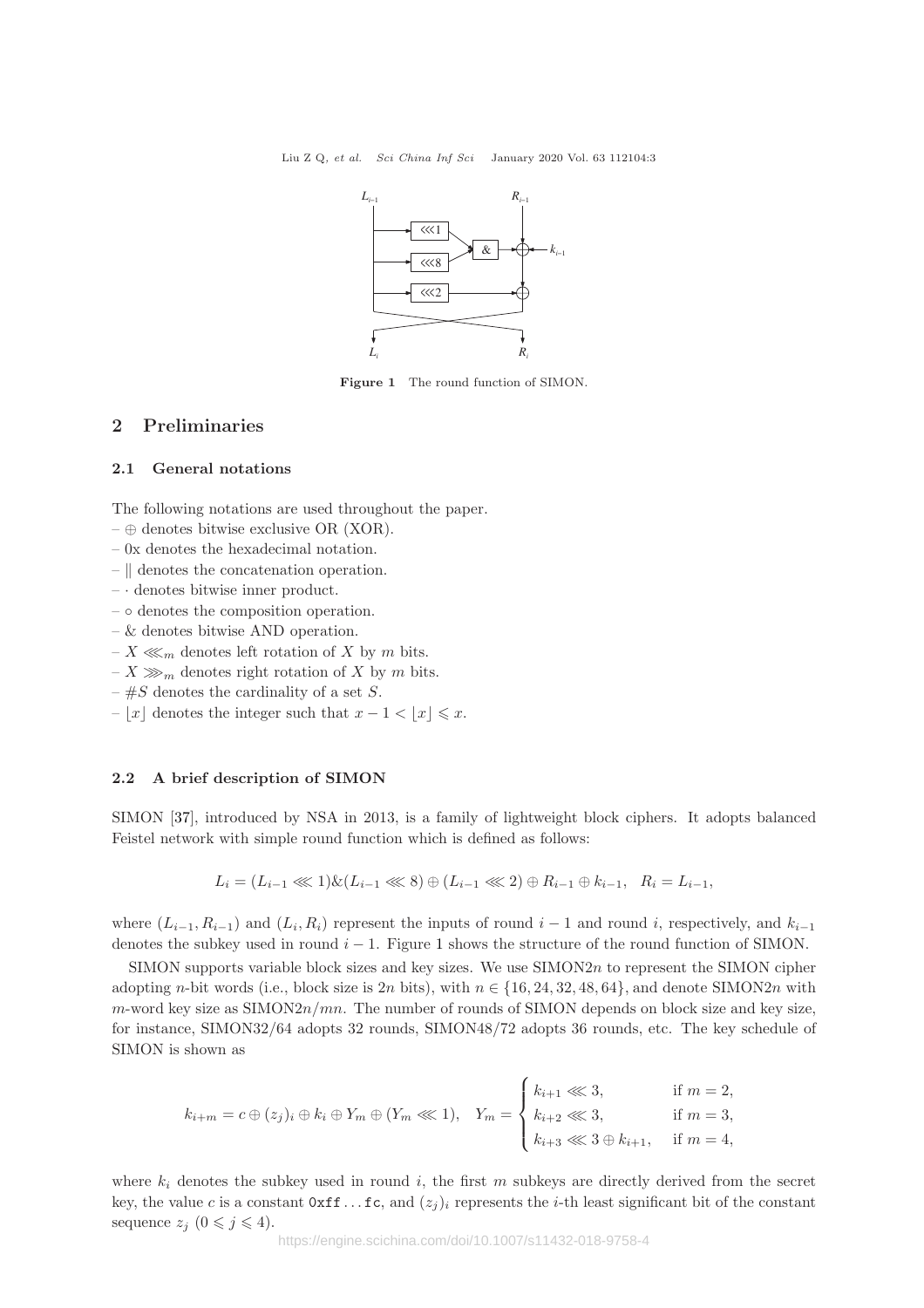#### 3 Correlation distribution of differential-linear hull over random permutation

Let E be an n-bit block cipher. Let  $\triangle$ ,  $\Gamma_C$  be two given non-zero n-bit values. Consider a differentiallinear hull (we denote it as  $\triangle \rightarrow \Gamma_C$ ) of E which is expressed as follows:

$$
\Gamma_C \cdot C_1 \oplus \Gamma_C \cdot C_2 = 0,\tag{1}
$$

where  $C_1$  and  $C_2$  are the ciphertexts of plaintexts  $P_1$  and  $P_2$  under E, respectively, and  $P_1 \oplus P_2 = \triangle$ .

Generally, differential-linear hull  $\Delta \to \Gamma_C$  for E (E is divided into two parts  $E_{r_1}$  and  $E_{r_2}$ ) is built by concatenating differentials with input difference being  $\triangle$  for  $E_{r_1}$  and linear hulls with output mask being  $\Gamma_C$  for  $E_{r_2}$  (taking into account all the possibilities of intermediate layer, i.e., all possible output differences for  $E_{r_1}$  with input difference being  $\triangle$ , and all possible input masks for  $E_{r_2}$  with output mask being  $\Gamma_C$ ), where  $E_{r_1}$  represents the first  $r_1$  rounds of E, and  $E_{r_2}$  represents the last  $r_2$  rounds of E succeeding  $E_{r_1}$ . We can see that a differential-linear hull is only determined by three parameters, i.e., input difference, output mask, and the number of rounds it covers.

If the differential-linear hull given in  $(1)$  can be used to distinguish E from an n-bit random permutation efficiently (say, better than exhaustive attack), we call it an effective linear property. Note that in the traditional differential-linear cryptanalysis, it is always assumed that a differential-linear hull  $\Delta \to \Gamma_C$ over an  $n$ -bit random permutation has correlation 0, which is not actually true. To make differential-linear cryptanalysis more reasonable and precise, we need to derive the correlation distribution of differentiallinear hull for an n-bit random permutation. Firstly, we introduce the following definitions.

**Definition 1.** The correlation of the differential-linear hull  $\Delta \rightarrow \Gamma_C$  given in (1) is defined as follows:

$$
Cor_{\triangle \to \Gamma_C} = 2 \times \Pr_{P \in \mathbb{F}_2^n}(\Gamma_C \cdot E(P) \oplus \Gamma_C \cdot E(P \oplus \triangle) = 0) - 1
$$
  
= 
$$
\frac{1}{2^n} (\# \{P | \Gamma_C \cdot (E(P) \oplus E(P \oplus \triangle)) = 0, \ P \in \mathbb{F}_2^n \}
$$
  

$$
-\# \{P | \Gamma_C \cdot (E(P) \oplus E(P \oplus \triangle)) = 1, \ P \in \mathbb{F}_2^n \}).
$$

**Definition 2.** The imbalance of the differential-linear hull  $\Delta \rightarrow \Gamma_C$  given in (1) is defined as follows:

$$
\text{Imb}_{\triangle \to \Gamma_C} = \frac{1}{2} (\# \{ P | \Gamma_C \cdot (E(P) \oplus E(P \oplus \triangle)) = 0, \ P \in \mathbb{F}_2^n \} - \# \{ P | \Gamma_C \cdot (E(P) \oplus E(P \oplus \triangle)) = 1, \ P \in \mathbb{F}_2^n \}).
$$

Hence for the differential-linear hull  $\triangle \to \Gamma_C$ , we have  $Cor_{\triangle \to \Gamma_C} = Imb_{\triangle \to \Gamma_C} \times 2^{1-n}$ .

Calculating  $Cor_{\Delta \to \Gamma_C}$  over random permutation. For a set S, let  $U(S)$  denote the uniform distribution over S, and let  $X \sim U(S)$  denote that X is distributed according to  $U(S)$ .

For an *n*-bit Boolean function  $f : \mathbb{F}_2^n \to \mathbb{F}_2$ , define the sets of pre-images of 0 and 1 under f, respectively, as

$$
\mathsf{Zero}_f:=\{P\in\mathbb{F}_2^n\,\,|\,\,f(P)=0\},\quad \ \mathsf{One}_f:=\{P\in\mathbb{F}_2^n\,\,|\,\,f(P)=1\}.
$$

The sets Zero<sub>f</sub> and One<sub>f</sub> determine the Boolean function f completely.

Let Perm<sub>n</sub> denote the set of all n-bit permutations, and let  $\text{BaBF}_n$  denote the set of all n-bit balanced Boolean functions  $f : \mathbb{F}_2^n \to \mathbb{F}_2$ . We have the following lemmas.

**Lemma 1.** Let  $\alpha : \mathbb{F}_2^n \to \mathbb{F}_2^n$  be an *n*-bit permutation. Let  $\Gamma_C$  be a given non-zero *n*-bit value and  $f_{\alpha}: \mathbb{F}_2^n \to \mathbb{F}_2$  be a Boolean function defined as  $f_{\alpha}(P) := \Gamma_C \cdot \alpha(P)$ ,  $P \in \mathbb{F}_2^n$ . If  $\alpha \sim U(\text{Perm}_n)$ , then  $f_{\alpha} \sim U(BaBF_n)$ .

*Proof.* Since  $\alpha$  is a permutation,  $f_{\alpha}$  is "balanced", i.e.,  $\#\text{Zero}_{f_{\alpha}} = \#\text{One}_{f_{\alpha}} = 2^{n-1}$ . Consider the map

$$
\pi: \alpha \in \textsf{Perm}_n \mapsto f_\alpha \in \textsf{BaBF}_n,
$$

which maps permutations  $\alpha$  to balanced Boolean functions  $f_{\alpha}$ . Firstly, we show that  $\pi$  is a "regular" map, i.e., for any  $f \in \text{BaBF}_n$ , f has the same number of pre-images  $\alpha \in \text{Perm}_n$  under  $\pi$ , such that  $f_{\alpha} = f$ . To this end, let  $\alpha$  be an arbitrary *n*-bit permutation that maps elements in Zero<sub>f</sub> to Zero<sub>fid</sub> bijectively and maps elements in  $\textsf{One}_f$  to  $\textsf{One}_{f_{\textsf{id}}}$  bijectively, where  $f_{\textsf{id}} : P \mapsto \Gamma_C \cdot \textsf{id}(P) = \Gamma_C \cdot P$ .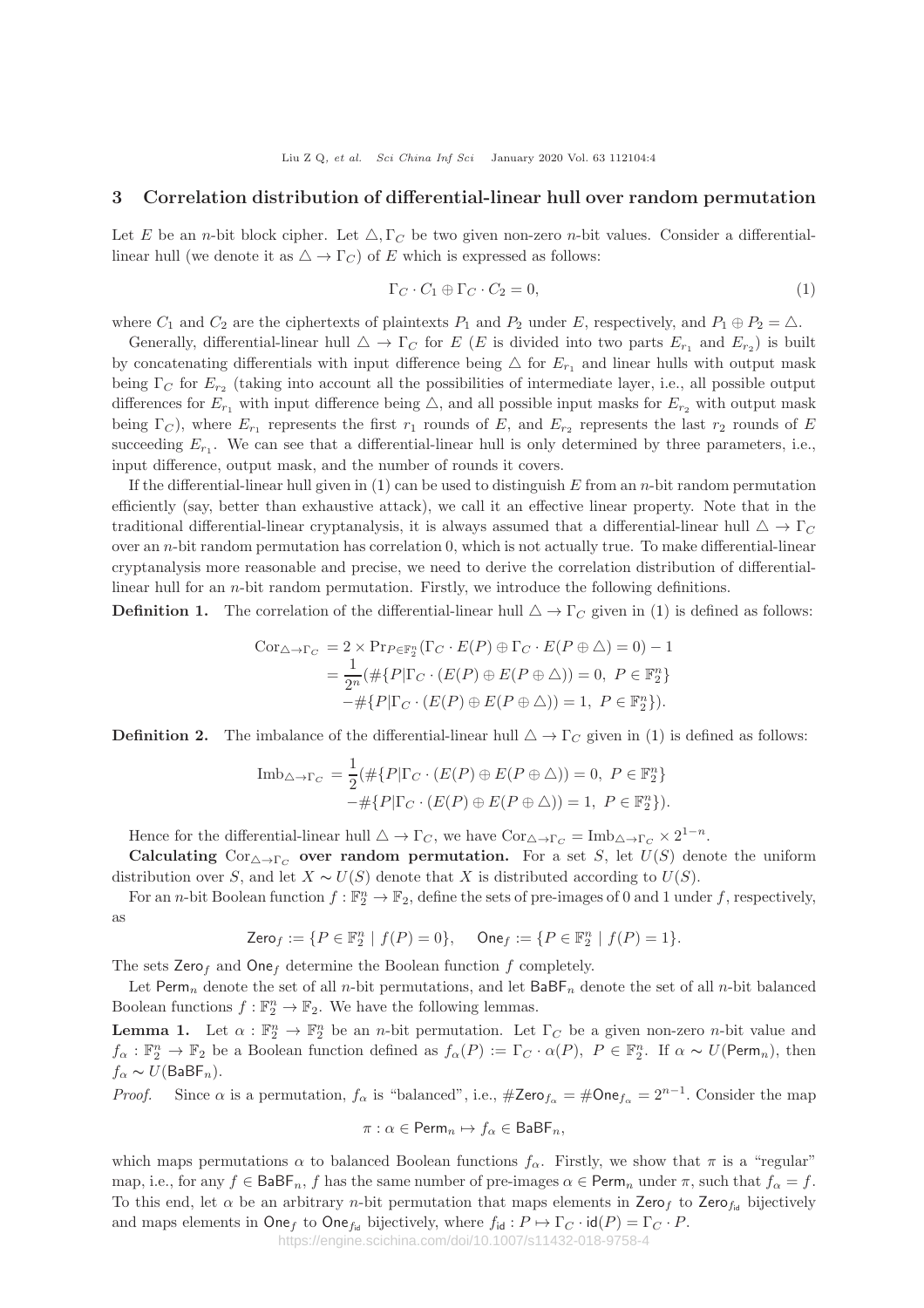Liu Z Q, et al. Sci China Inf Sci January 2020 Vol. 63 112104:5

• For such  $\alpha$ , it holds that  $f_{\alpha} = f$ . The reason is as follows. For any  $P \in \text{Zero}_{f_{\alpha}}$ ,  $\alpha(P) \in \text{Zero}_{f_{\alpha}}$ , then  $f_{\alpha}(P) = \Gamma_C \cdot \alpha(P) = f_{\text{id}}(\alpha(P)) = 0$ ; for any  $P \in \text{One}_{f, \alpha}(P) \in \text{One}_{f_{\text{id}}},$  then  $f_{\alpha}(P) = \Gamma_C \cdot \alpha(P) = \Gamma_C \cdot \alpha(P)$  $f_{\text{id}}(\alpha(P)) = 1$ . Thus Zero $f_{\alpha} =$  Zero $f_{\alpha}$  and One $f_{\alpha} =$  One $f$ , which implies  $f_{\alpha} = f$ .

• There are  $(2^{n-1})! \times (2^{n-1})!$  choices of such  $\alpha$ . Because both f and  $f_{id}$  are balanced,  $\#\text{Zero}_f$  = #One<sub>f</sub> =  $2^{n-1}$  = #Zero<sub>fid</sub> = #One<sub>fid</sub>, both the number of bijections from Zero<sub>f</sub> to Zero<sub>fid</sub> and that from One<sub>f</sub> to One<sub>f<sub>id</sub> are  $(2^{n-1})!$ .</sub>

Therefore, for any  $f \in \text{BaBF}_n$ , we have already found  $(2^{n-1})! \times (2^{n-1})!$  pre-images  $\alpha \in \text{Perm}_n$  such that  $f_{\alpha} = f$ . In addition, observe that

$$
(2^{n-1})! \times (2^{n-1})! \times \# \mathsf{BaBF}_n = (2^{n-1})! \times (2^{n-1})! \times \tbinom{2^n}{2^{n-1}} = (2^n)! = \# \mathsf{Perm}_n,
$$

thus f has exactly  $(2^{n-1})! \times (2^{n-1})!$  pre-images  $\alpha \in \text{Perm}_n$ . The number of pre-images is independent of the particular f, so the map  $\pi$  is regular.

Since  $\pi$ : Perm<sub>n</sub>  $\rightarrow$  BaBF<sub>n</sub> is a regular function, as  $\alpha$  is uniformly distributed over Perm<sub>n</sub>,  $f_{\alpha} = \pi(\alpha)$ is uniformly distributed over  $\mathsf{BaBF}_n$ . This completes the proof of Lemma 1.

**Lemma 2.** Let  $\triangle$  be a given non-zero *n*-bit value. For a randomly chosen balanced Boolean function  $f \in \mathsf{BaBF}_n$ ,  $n \geqslant 3$ , it holds that

$$
\Pr_{f \sim U(\text{BaBF}_n)} \left[ \# \{ P \in \mathbb{F}_2^n \mid f(P) \oplus f(P \oplus \triangle) = 0 \} = 2^{n-1} + z \right]
$$
\n
$$
= \begin{cases} \frac{\binom{2^{n-1}}{2^{n-2}+2x} \times \binom{2^{n-2}+2x}{2^{n-3}+x} \times 2^{2^{n-2}-2x}}{\binom{2^n}{2^{n-1}}}, & \text{if } z = 4x, \\ 0, & \text{otherwise,} \end{cases}
$$

where  $x \in \{-2^{n-3}, \ldots, -1, 0, 1, \ldots, 2^{n-3}\}.$ 

Proof. Firstly, we introduce several notations.

• We call  $P \in \mathbb{F}_2^n$  "ball P", and imagine the mapping  $P \mapsto f(P)$  as painting the ball P "red" (in the case that  $f(P) = 0$  or "blue" (in the case that  $f(P) = 1$ ).

- For any ball P, we "group" the two balls P and  $P \oplus \Delta$  together.
- Each group contains exactly two balls, since  $(P \oplus \triangle) \oplus \triangle = P$ .
- There are  $2^{n-1}$  disjoint groups in total.

Denote the group containing P and  $P \oplus \triangle$  by an unordered tuple  $(P, P \oplus \triangle)$ . Note that the way how the balls are grouped is totally determined by the given value  $\triangle$ , and is independent of f.

- We call  $f(P) \oplus f(P \oplus \triangle)$  "the value of group  $(P, P \oplus \triangle)$ ".
- If P and  $P \oplus \Delta$  are colored the same, the group is of value 0.
- If P and  $P \oplus \Delta$  are differently colored, the group is of value 1.

We want to compute the fraction of  $f \in \mathsf{BaBF}_n$  such that

$$
\# \{ P \in \mathbb{F}_2^n \mid f(P) \oplus f(P \oplus \triangle) = 0 \} = 2^{n-1} + z. \tag{2}
$$

The total number of balanced Boolean functions is  $\#\textsf{BaBF}_n = \binom{2^n}{2^{n-1}}$ . We now compute the number of  $f \in \text{BaBF}_n$  satisfying (2), i.e., the number of ways to paint the balls such that Eq. (2) holds.

• Since  $f \in \mathsf{BaBF}_n$ , there are exactly  $2^{n-1}$  red balls and  $2^{n-1}$  blue balls in total.

• Denote by  $g_0$  the number of groups of value 0 and  $g_1$  (=  $2^{n-1} - g_0$ ) the number of groups of value 1. Then Eq. (2) is equivalent to  $2g_0 = 2^{n-1} + z$ , i.e.,  $g_0 = 2^{n-2} + z/2$  and  $g_1 = 2^{n-2} - z/2$ .

• For each group  $(P, P \oplus \triangle)$  of value 1, P and  $P \oplus \triangle$  are differently colored, i.e., one of the two balls is red and another one is blue. Thus in groups of value 1, there are exactly  $g_1$  red balls (one red ball in each group) and  $g_1$  blue balls (one blue ball in each group).

• Since there are  $2^{n-1}$  red balls and  $2^{n-1}$  blue balls in total, in groups of value 0, there are exactly  $2^{n-1} - g_1 (= g_0)$  red balls and  $2^{n-1} - g_1 (= g_0)$  blue balls. For each group  $(P, P \oplus \triangle)$  of value 0, P and  $P \oplus \Delta$  are colored the same, i.e., both of the two balls are red or blue. Thus in groups of value 0, there are exactly  $g_0/2$  groups containing two red balls and  $g_0/2$  groups containing two blue balls.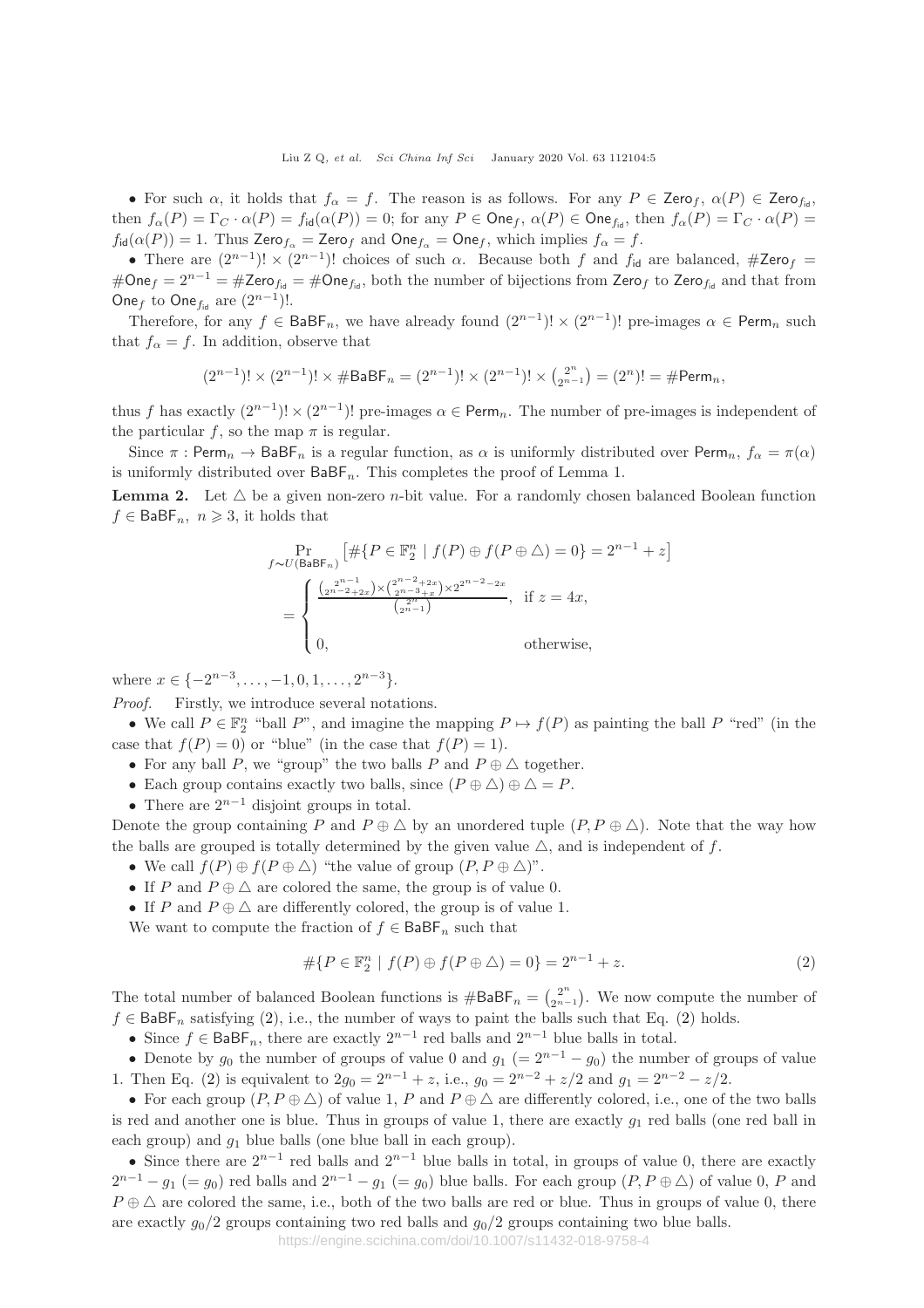In summary, the process of painting the balls such that Eq. (2) holds can be decomposed into three steps.

(1) Select groups:

- Select  $g_0$  groups taking value 0, and the remaining groups taking value 1.
- The number of possibilities in this step is  $\binom{2^{n-1}}{g_0}$  $g_0^{n-1}$ , where  $g_0 = 2^{n-2} + z/2$  and  $g_1 = 2^{n-2} - z/2$ . (2) Paint balls in groups of value 0:
- Select  $g_0/2$  groups with two balls painted red, and the remaining groups with two balls painted blue.
- The number of possibilities in this step is  $\binom{g_0}{g_0/2}$ .
- (3) Paint balls in groups of value 1:
- For each group, select one of the two balls painted red and the other one painted blue.
- The number of possibilities in this step is  $\binom{2}{1}^{g_1}$ .
- Following the multiplication principle, the number of ways to paint the balls such that Eq. (2) holds is

$$
\binom{2^{n-1}}{g_0} \times \binom{g_0}{g_0/2} \times \binom{2}{1}^{g_1} = \binom{2^{n-1}}{2^{n-2} + z/2} \times \binom{2^{n-2} + z/2}{2^{n-3} + z/4} \times 2^{2^{n-2} - z/2}.
$$

This number is meaningful only when z is a multiple of 4. For  $z = 4x$ ,  $x \in \{-2^{n-3}, \ldots, -1, 0, 1, \ldots, \}$  $2^{n-3}$ , the number is

$$
\binom{2^{n-1}}{2^{n-2}+2x} \times \binom{2^{n-2}+2x}{2^{n-3}+x} \times 2^{2^{n-2}-2x},
$$

and consequently, the fraction of  $f \in \mathsf{BaBF}_n$  such that Eq. (2) holds is

$$
\frac{\binom{2^{n-1}}{2^{n-2}+2x} \times \binom{2^{n-2}+2x}{2^{n-3}+x} \times 2^{2^{n-2}-2x}}{\binom{2^n}{2^{n-1}}}.
$$

This completes the proof of Lemma 2.

With the above two lemmas, we obtain the following theorem.

**Theorem 1.** Let  $\triangle$ ,  $\Gamma_C$  be two given non-zero *n*-bit values. For an *n*-bit random permutation with  $n \geq 3$ , the imbalance  $\text{Im}b_{\Delta \to \Gamma_C}$  of a differential-linear hull  $\Delta \to \Gamma_C$  is a stochastic variable with the following distribution:

$$
\Pr\left[\text{Imb}_{\triangle \to \Gamma_C} = 4x\right] = \frac{\binom{2^{n-1}}{2^{n-2}+2x} \times \binom{2^{n-2}+2x}{2^{n-3}+x} \times 2^{2^{n-2}-2x}}{\binom{2^n}{2^{n-1}}},\tag{3}
$$

where  $x \in \{-2^{n-3}, \ldots, -1, 0, 1, \ldots, 2^{n-3}\}.$ 

Proof. Let  $\alpha : \mathbb{F}_2^n \to \mathbb{F}_2^n$  be an n-bit permutation and  $f_\alpha : \mathbb{F}_2^n \to \mathbb{F}_2$  be a Boolean function defined as  $f_{\alpha}(P) := \Gamma_C \cdot \alpha(P)$ ,  $P \in \mathbb{F}_2^n$ . Thus  $f_{\alpha}$  is "balanced", and  $\text{Im}b_{\Delta \to \Gamma_C}$  for  $\alpha$  can be calculated as

$$
\text{Imb}_{\triangle \to \Gamma_C} = \frac{1}{2} \big( \# \{ P \in \mathbb{F}_2^n \mid \Gamma_C \cdot (\alpha(P) \oplus \alpha(P \oplus \triangle)) = 0 \} - \# \{ P \in \mathbb{F}_2^n \mid \Gamma_C \cdot (\alpha(P) \oplus \alpha(P \oplus \triangle)) = 1 \} \big).
$$
\n(4)

For an integer z, we want to compute the fraction of permutations  $\alpha$  among all n-bit permutations such that  $\text{Im}b_{\Delta\rightarrow\Gamma_C}=z$ , and it suffices to compute the fraction of permutations  $\alpha$  such that

$$
\#\{P \in \mathbb{F}_2^n \mid f_\alpha(P) \oplus f_\alpha(P \oplus \triangle) = 0\} = 2^{n-1} + z.
$$

Thus we have

$$
\Pr\left[\text{Imb}_{\triangle \to \Gamma_C} = z\right]
$$
  
= 
$$
\Pr_{\alpha \sim U(\text{Perm}_n)} \left[ \# \{ P \in \mathbb{F}_2^n \mid f_\alpha(P) \oplus f_\alpha(P \oplus \triangle) = 0 \} = 2^{n-1} + z \right].
$$

According to Lemmas 1 and 2 we immediately get (3), which ends our proof.

https://engine.scichina.com/doi/10.1007/s11432-018-9758-4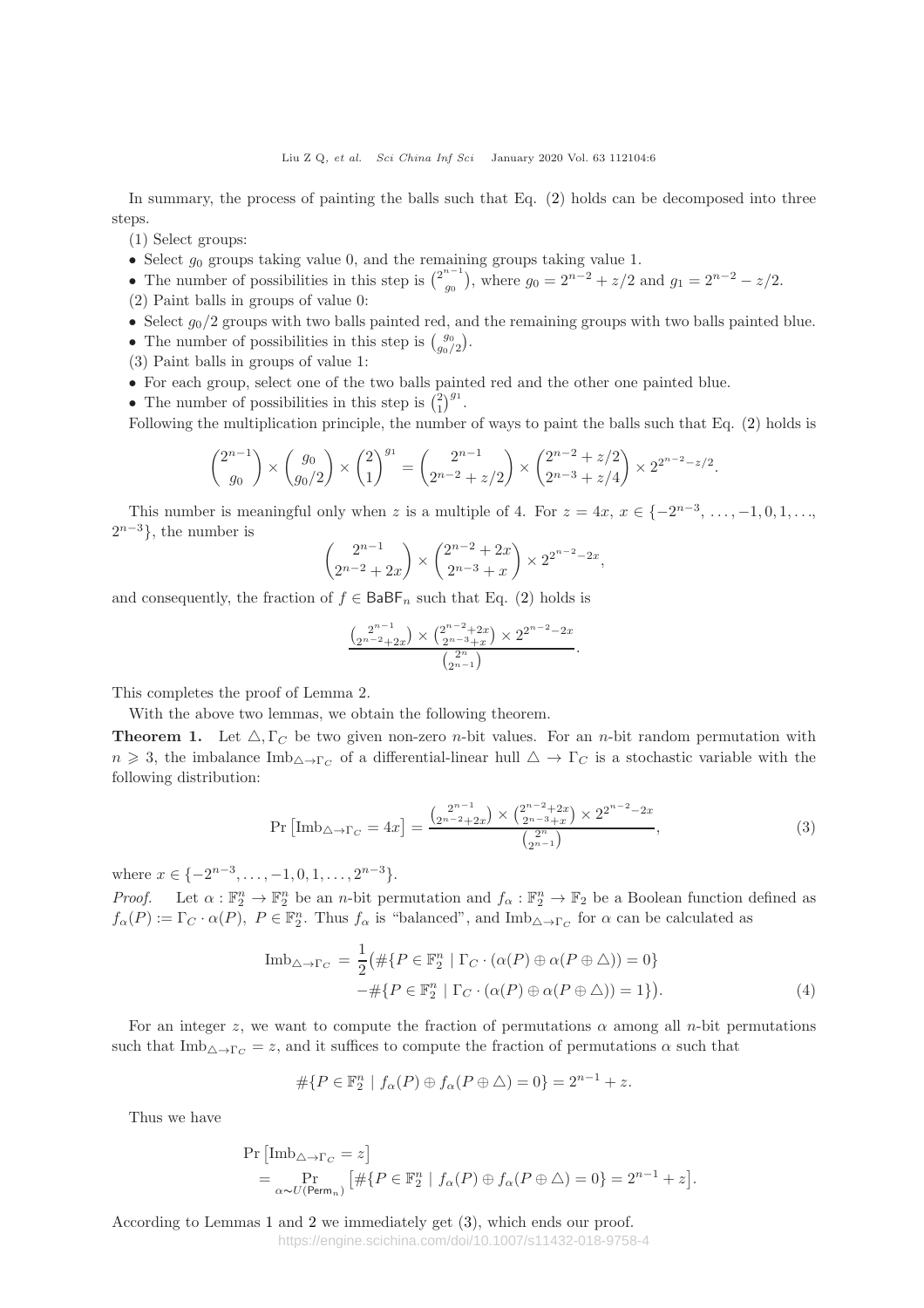In order to make the distribution given in (3) more concise and thus more applicable, we further provide two flavors of approximations for this distribution.

**Corollary 1.** Let  $\triangle$ ,  $\Gamma_C$  be two given non-zero *n*-bit values. For an *n*-bit random permutation with  $n \geq 6$ , the imbalance Imb<sub> $\Delta \to \Gamma_C$ </sub> of a differential-linear hull  $\Delta \to \Gamma_C$  is a stochastic variable with a distribution that can be approximated as follows:

$$
\Pr\left[\text{Imb}_{\triangle \to \Gamma_C} = z\right] \approx 4\sqrt{\frac{2^{n-1}}{2^{n-1} + z}} \times Z\left(\frac{z}{2^{(n-1)/2}}\right),\tag{5}
$$

for  $z = 4x$  with  $x \in \{-2^{n-3}+1, \ldots, -1, 0, 1, \ldots, 2^{n-3}\}\$  and zero otherwise, where Z distribution denotes the standard normal distribution.

*Proof.* We start with the expression of (3). If  $2^{n-1}$  is large and  $2^{n-3} + x > 0$  (i.e.,  $x \neq -2^{n-3}$ ), we have

$$
\binom{2^{n-1}}{2^{n-2}+2x} \approx 2^{2^{n-1}} \times Z\left(\frac{2x}{2^{(n-3)/2}}\right),
$$
  

$$
\binom{2^{n-2}+2x}{2^{n-3}+x} \approx 2^{2^{n-2}+2x} \times \frac{1}{\sqrt{2\pi}} \times \sqrt{\frac{4}{2^{n-2}+2x}},
$$

and

$$
\binom{2^n}{2^{n-1}} \approx 2^{2^n} \times \frac{2^{-(n-2)/2}}{\sqrt{2\pi}}.
$$

Thus,

$$
\Pr\left[\text{Imb}_{\triangle \to \Gamma_C} = 4x\right] \approx 2\sqrt{\frac{2^{n-2}}{2^{n-2} + 2x}} \times Z\left(\frac{2x}{2^{(n-3)/2}}\right) = 4\sqrt{\frac{2^{n-1}}{2^{n-1} + 4x}} \times Z\left(\frac{4x}{2^{(n-1)/2}}\right).
$$

This implies (5) when substituting  $4x$  by z.

**Corollary 2.** Let  $\triangle$ ,  $\Gamma_C$  be two given non-zero *n*-bit values. For an *n*-bit random permutation with  $n \geq 30$ , the imbalance Imb<sub> $\Delta \to \Gamma_C$ </sub> of a differential-linear hull  $\Delta \to \Gamma_C$  is a stochastic variable with a distribution that can be approximated as

$$
\Pr\left[\text{Imb}_{\triangle \to \Gamma_C} = z\right] \approx 4Z \left(\frac{z}{2^{(n-1)/2}}\right),\tag{6}
$$

for  $z = 4x$  with x being an integer and  $x \in \{-2^{2n/3}, \ldots, -1, 0, 1, \ldots, 2^{2n/3}\}\)$ , and zero otherwise. *Proof.* We can further simplify the expression (5) in Corollary 1 as follows. Let  $n \geq 30$ , we have • For  $z = 4x$  with  $x \in \{-2^{2n/3}, \ldots, -1, 0, 1, \ldots, 2^{2n/3}\},$  we have

$$
1 \approx \sqrt{\frac{1}{1 + 2^{-n/3 + 3}}} = \sqrt{\frac{2^{n-1}}{2^{n-1} + 4 \times 2^{2n/3}}} \le \sqrt{\frac{2^{n-1}}{2^{n-1} + 2}} \le \sqrt{\frac{2^{n-1}}{2^{n-1} - 4 \times 2^{2n/3}}} = \sqrt{\frac{1}{1 - 2^{-n/3 + 3}}} \approx 1,
$$

It follows that

$$
4\sqrt{\frac{2^{n-1}}{2^{n-1}+z}} \times Z\left(\frac{z}{2^{(n-1)/2}}\right) \approx 4Z\left(\frac{z}{2^{(n-1)/2}}\right). \tag{7}
$$

• For  $z = 4x$  with  $x \notin \{-2^{2n/3}, \ldots, -1, 0, 1, \ldots, 2^{2n/3}\}, z^2 > 2^{4n/3+4}$ , then

$$
4\sqrt{\frac{2^{n-1}}{2^{n-1}+z}} \times Z\left(\frac{z}{2^{(n-1)/2}}\right) \leq 4\sqrt{2^{n-1}} \times Z\left(\frac{z}{2^{(n-1)/2}}\right) = 4\sqrt{2^{n-1}} \times \frac{1}{2^{(n-1)/2}\sqrt{2\pi}} e^{-\frac{z^2}{2\pi}}
$$

$$
= \frac{4}{\sqrt{2\pi}} e^{-\frac{z^2}{2\pi}} < \frac{4}{\sqrt{2\pi}} e^{-2^{n/3+4}} \approx 0.
$$
(8)

Combining (7) and (8), we obtain Corollary 2 immediately.

With Corollary 2 we can easily obtain the following result.

https://engine.scichina.com/doi/10.1007/s11432-018-9758-4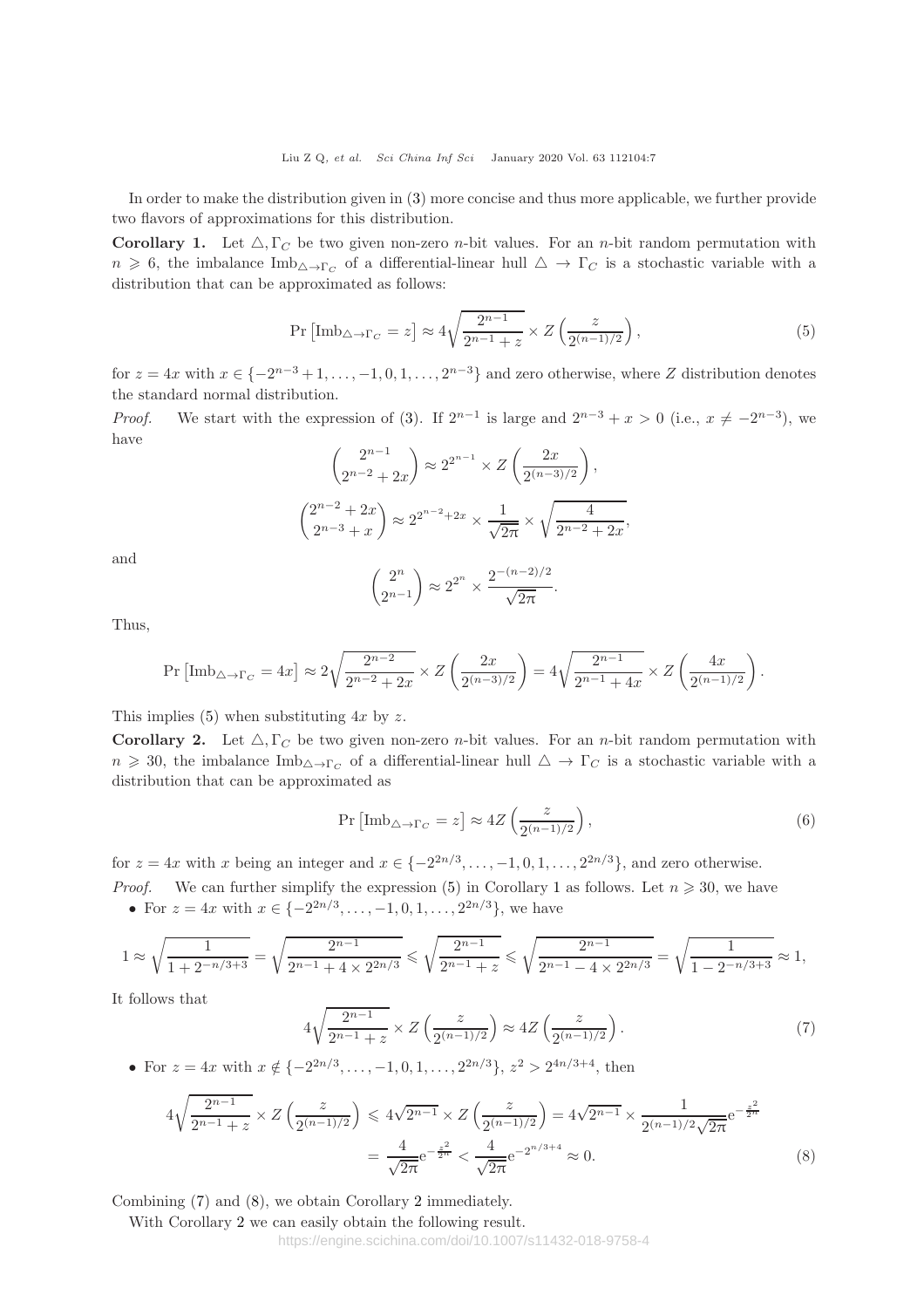**Proposition 1.** Let  $\triangle$ ,  $\Gamma_C$  be two given non-zero *n*-bit values. For an *n*-bit random permutation with  $n \geq 30$ , the correlation  $Cor_{\Delta \to \Gamma_C}$  of a differential-linear hull  $\Delta \to \Gamma_C$  is a stochastic variable with a distribution that can be measured as follows:

$$
\Pr\left[\text{Cor}_{\triangle \to \Gamma_C} = x \times 2^{3-n}\right] \approx \frac{1}{\sqrt{2\pi}2^{\frac{n-5}{2}}} e^{-\frac{x^2}{2^{n-4}}},\tag{9}
$$

for x is an integer between  $-2^{2n/3}$  and  $2^{2n/3}$  and zero otherwise.

# 4 Key-dependent differential-linear hull and its possible application

#### 4.1 Key-dependent differential-linear hull

For the differential-linear hull  $\Delta \to \Gamma_C$  (as shown in (1)) over the *n*-bit block cipher E, firstly we need to explore whether this linear hull is key-independent (i.e., for any secret key used in  $E$ , the absolute value of correlation of the linear hull keeps same or has a deviation much smaller than the absolute value of the correlation) or not (i.e., key-dependent).

So far there has not been any effective way to determine whether a differential-linear hull is keyindependent or not. However, for block ciphers with small block size such as SIMON32/64, we can investigate correlation of linear hull experimentally (i.e., experimentally derive the correlation under each fixed key). Here we use a 13-round differential  $(0x0000, 0x0040) \rightarrow (0x4000, 0x0000)$  given in [38], and a 10-round zero-correlation linear hull  $(0x0000, 0x0001) \rightarrow (0x0000, 0x0080)$  given in [39], to construct a differential-linear hull of 23-round SIMON32/64 (rounds  $0 \sim 22$ ) which is described as follows:

$$
(0x0000, 0x0080) \cdot C_1 \oplus (0x0000, 0x0080) \cdot C_2 = 0,
$$
\n(10)

where  $C_1$  and  $C_2$  are the ciphertexts of plaintexts  $P_1$  and  $P_2$  under 23-round SIMON32/64 encryption, respectively, and  $P_1 \oplus P_2 = (0 \times 0000, 0 \times 0040)$ .

To derive the correlation of the linear hull given in  $(10)$ , we implement a group of  $2^{20}$  experiments, and the description of the group of experiments is given as follows:

• Randomly choose a secret key and for all possible pairs  $(P_1, P_2)$  satisfying  $P_1 \oplus P_2 = (0 \times 0000, 0 \times 0040)$ , obtain the corresponding ciphertext pairs  $(C_1, C_2)$  under 23-round SIMON32/64. Then calculate the correlation of the linear hull given in (10).

• Repeat the above procedure  $2^{20}$  times.

We find that among all the  $2^{20}$  experiments, the values of  $|Cor|$  range from 0 to  $2^{-13}$  and almost all of them are different from each other. Thus this linear hull is actually key-dependent. More specifically, in our experiments, a rough distribution of the correlations under  $2^{20}$  different keys is given as follows:

- About  $2^{-14.1}$  satisfies  $2^{-13.5} < |\text{Cor}| < 2^{-13}$ ;
- About  $2^{-4.96}$  satisfies  $2^{-14.4} < |\text{Cor}| < 2^{-13}$ ;
- About  $2^{-4.82}$  satisfies  $0 < |Cor| < 2^{-20}$ ;
- About  $2^{-5.8}$  satisfies  $0 < |Cor| < 2^{-21}$ ;
- About  $2^{-6.82}$  satisfies  $0 < |Cor| < 2^{-22}$ ;
- About  $2^{-7.81}$  satisfies  $0 < |Cor| < 2^{-23}$ ;
- About  $2^{-8.81}$  satisfies  $0 < |Cor| < 2^{-24}$ ;
- About  $2^{-9.84}$  satisfies  $0 < |Cor| < 2^{-25}$ ;
- About  $2^{-10.76}$  satisfies  $0 < |\text{Cor}| < 2^{-26}$ .

### 4.2 Exploiting key-dependent differential-linear hull

For an n-bit block cipher, it is always intriguing to build a long differential-linear hull and then use it to distinguish the cipher (or reduced version of the cipher) from an n-bit random permutation. However, it seems that such a long differential-linear hull is much likely a kind of key-dependent linear hull, and there has not been any known means to make full use of this kind of linear hull so far. With the correlation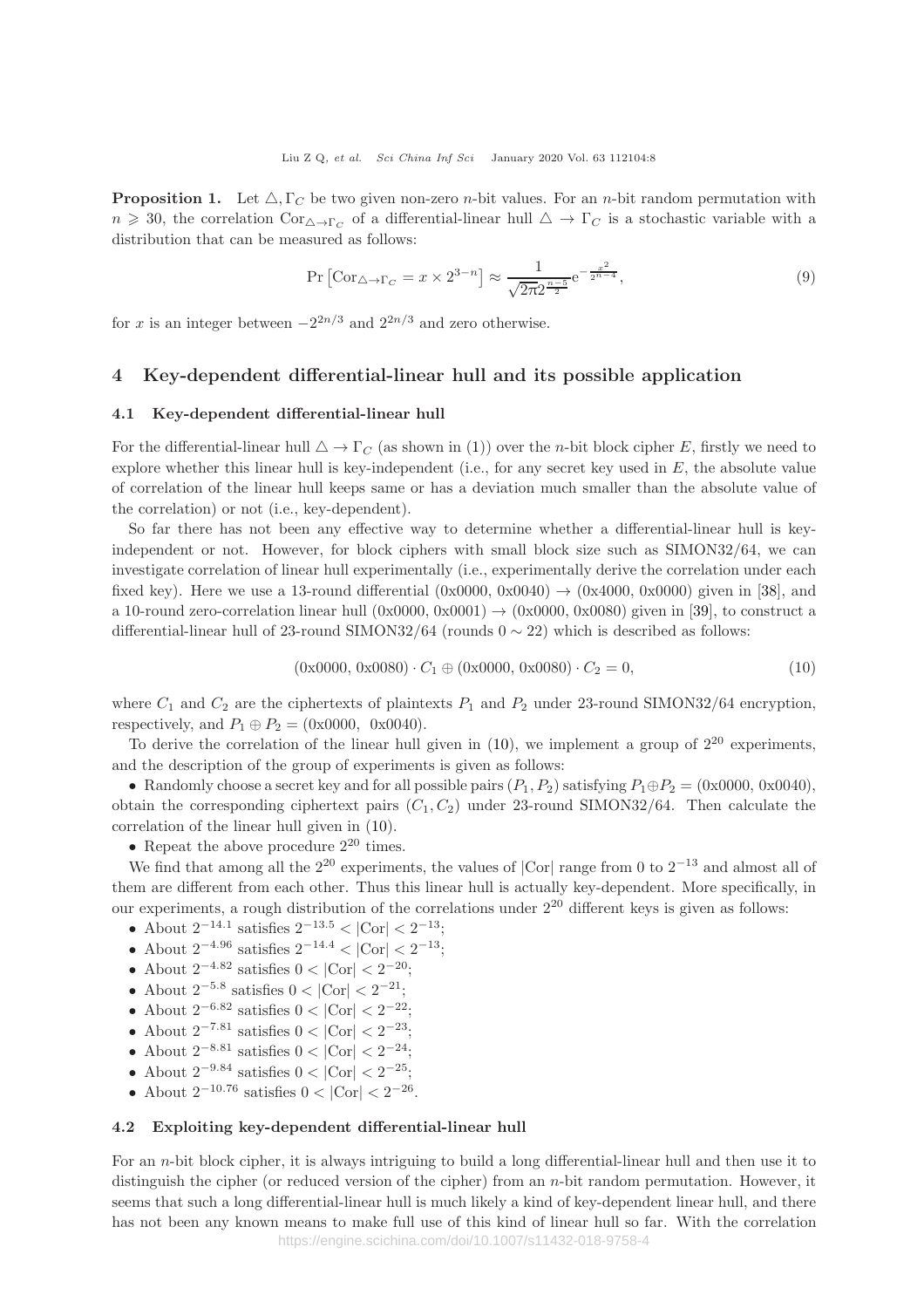distribution of differential-linear hull over random permutation given in (9), we now propose a possible way to exploit key-dependent differential-linear hull.

**Proposition 2.** Let E be an n-bit  $(n \geq 30)$  block cipher with k-bit  $(k > n)$  key size. Suppose that  $\triangle \rightarrow \Gamma_C$  is a key-dependent differential-linear hull of E which is expressed as

$$
\Gamma_C \cdot C_1 \oplus \Gamma_C \cdot C_2 = 0,
$$

where  $C_1$  and  $C_2$  are the ciphertexts of plaintexts  $P_1$  and  $P_2$  under E, respectively, and  $P_1 \oplus P_2 = \triangle$ . Let  $Cor_{\Delta \to \Gamma_C}$  denote the correlation of  $\Delta \to \Gamma_C$ . If there exist some values  $\alpha$  ( $0 < \alpha \leq 1$ ) and t (t is an integer,  $0 \leq t \leq 2^{2n/3}$  such that

• For about  $\alpha \times 2^k$  secret keys,  $|\text{Cor}_{\triangle \to \Gamma_C}| \geq t \times 2^{3-n}$ ,

• Let 
$$
\beta \triangleq \sum_{x=t}^{\lfloor 2^{2n/3} \rfloor} \frac{1}{\sqrt{2\pi}2^{\frac{n-5}{2}}} e^{-\frac{x^2}{2^{n-4}}} + \sum_{x=-\lfloor 2^{2n/3} \rfloor}^{\infty} \frac{1}{\sqrt{2\pi}2^{\frac{n-5}{2}}} e^{-\frac{x^2}{2^{n-4}}}, \beta
$$
 is small enough satisfying  $\alpha \times \beta^{-1} > 1$ ,

or

• For about  $\alpha \times 2^k$  secret keys,  $|\text{Cor}_{\triangle \to \Gamma_C}| \leq t \times 2^{3-n}$ ,

• Let  $\beta \triangleq \sum_{x=0}^{t} \frac{1}{\sqrt{2\pi}2^{\frac{n-5}{2}}} e^{-\frac{x^2}{2^{n-4}}} + \sum_{x=-t}^{0} \frac{1}{\sqrt{2\pi}2^{\frac{n-5}{2}}} e^{-\frac{x^2}{2^{n-4}}}, \beta$  is small enough satisfying  $\alpha \times \beta^{-1} > 1$ , then the linear hull  $\Delta \to \Gamma_C$  can be used to distinguish E from an *n*-bit random permutation with an advantage of  $(\log_2 \frac{\alpha}{\beta})$  bits.

Proof. For an n-bit random permutation, according to Proposition 1 in Section 3, the probability that  $|\text{Cor}_{\triangle \to \Gamma_C}| \geq t \times 2^{3-n}$  can be measured as

$$
\beta = \sum_{x=t}^{\lfloor 2^{2n/3} \rfloor} \frac{1}{\sqrt{2\pi} 2^{\frac{n-5}{2}}} e^{-\frac{x^2}{2^{n-4}}} + \sum_{x=-\lfloor 2^{2n/3} \rfloor}^{-t} \frac{1}{\sqrt{2\pi} 2^{\frac{n-5}{2}}} e^{-\frac{x^2}{2^{n-4}}},
$$

while for the block cipher E, there are about  $\alpha$  fraction of all possible secret keys always satisfying  $|\text{Cor}_{\Delta \to \Gamma_C}| \geq t \times 2^{3-n}$ , which comes to our result if combining with the condition that  $\alpha \times \beta^{-1} > 1$ .

Similarly, for the case that in Proposition 2  $\alpha$  is relatively small and  $\beta$  satisfies  $\alpha^{-1} \times \beta > 1$ , the linear hull  $\Delta \to \Gamma_C$  can also be used to distinguish E from an *n*-bit random permutation.

# 5 Conclusion

In this paper, we studied a powerful extension of linear cryptanalysis — differential-linear cryptanalysis, and refined it by deriving a concrete and concise correlation distribution of differential-linear hull over random permutation. This could make differential-linear cryptanalysis more reasonable and precise (As it is always assumed that a differential-linear hull over random permutation has correlation 0, which is not actually true). Moreover, we demonstrated that with this newly-proposed correlation distribution, it is possible to make differential-linear cryptanalysis more applicable by exploiting key-dependent differentiallinear hull.

While determining whether a differential-linear hull is key-independent or not, as well as applying key-dependent differential-linear hull to cryptanalysis of specific block ciphers, we leave them as open problems for further research on linear cryptanalysis.

Acknowledgements This work was supported by National Natural Science Foundation of China (Grant Nos. 61672347, 61772129, 61472250, 61402288). The authors are grateful to the reviewers for their valuable suggestions and comments.

#### References

- 1 Matsui M. Linear cryptanalysis method for DES cipher. In: Advances in Cryptology EUROCRYPT 1993. Berlin: Springer, 1994. 386–397
- 2 Kaliski B S, Robshaw M J B. Linear cryptanalysis using multiple aprroximations. In: Advances in Cryptology CRYPTO 1994. Berlin: Springer, 1994. 26–39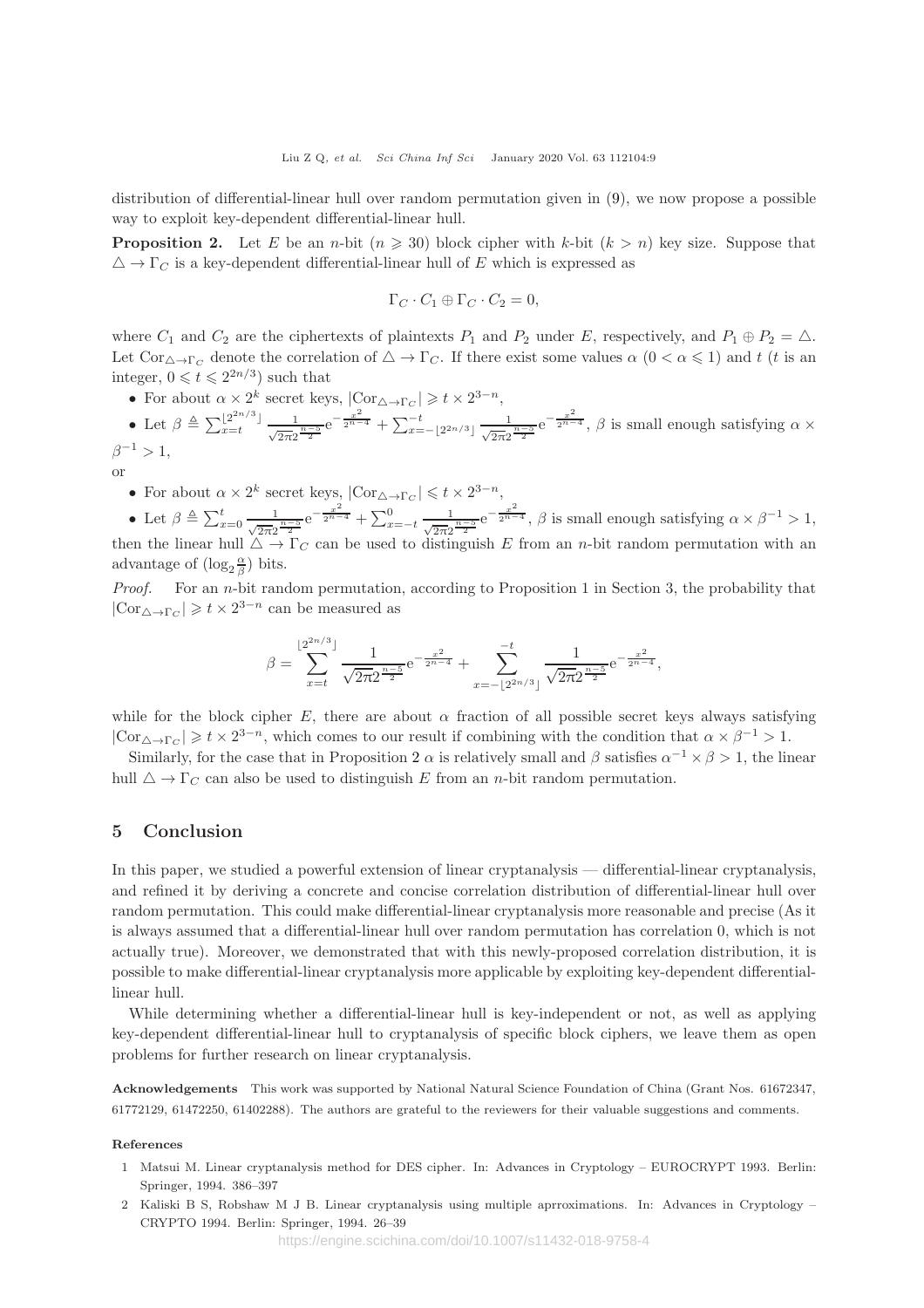- 3 Biryukov A, de Cannière C, Quisquater M. On multiple linear approximations. In: Advances in Cryptology CRYPTO 2004. Berlin: Springer, 2004. 1–22
- 4 Baignères T, Junod P, Vaudenay S. How far can we go beyond linear cryptanalysis? In: Advances in Cryptology ASIACRYPT 2004. Berlin: Springer, 2004. 432–450
- 5 Hermelin M, Cho J Y, Nyberg K. Multidimensional linear cryptanalysis of reduced round Serpent. In: Proceedings of Australasian Conference on Information Security and Privacy – ACISP 2008. Berlin: Springer, 2008. 203–215
- 6 Hermelin M, Cho J Y, Nyberg K. Statistical tests for key recovery using multidimensional extension of Matsui's algorithm 1. In: Advances in Cryptology – EUROCRYPT 2009 – Poster Session, 2009
- 7 Cho J Y, Hermelin M, Nyberg K. A new technique for multidimensional linear cryptanalysis with applications on reduced round Serpent. In: Proceedings of International Conference on Information Security and Cryptology – ICISC 2008. Berlin: Springer, 2009. 383–398
- 8 Hermelin M, Cho J Y, Nyberg K. Multidimensional extension of Matsui's algorithm 2. In: Fast Software Encryption – FSE 2009. Berlin: Springer, 2009. 209–227
- 9 Harpes C, Kramer G, Massey J. A generalization of linear cryptanalysis and the applicability of Matsui's piling-up lemma. In: Advances in Cryptology – EUROCRYPT 1995. Berlin: Springer, 1995. 24–38
- 10 Knudsen L, Robshaw M. Non-linear approximations in linear cryptanalysis. In: Advances in Cryptology EURO-CRYPT 1996. Berlin: Springer, 1996. 224–236
- 11 Courtois N T. Feistel schemes and bi-linear cryptanalysis. In: Advances in Cryptology CRYPTO 2004. Berlin: Springer, 2004. 23–40
- 12 Langford S K, Hellman M E. Differential-linear cryptanalysis. In: Advances in Cryptology CRYPTO 1994. Berlin: Springer, 1994. 17–25
- 13 Biham E, Dunkelman O, Keller N. Enhancing differential-linear cryptanalysis. In: Advances in Cryptology ASI-ACRYPT 2002. Berlin: Springer, 2002. 254–266
- 14 Liu Z Q, Gu D W, Zhang J, et al. Differential-multiple linear cryptanalysis. In: Proceedings of International Conference on Information Security and Cryptology – INSCRYPT 2009. Berlin: Springer, 2010. 35–49
- 15 Lu J Q. A methodology for differential-linear cryptanalysis and its applications (extended abstract). In: Fast Software Encryption – FSE 2012. Berlin: Springer, 2012. 69–89
- 16 Lu J Q. A methodology for differential-linear cryptanalysis and its applications. Designs Codes Cryptogr, 2015, 77: 11–48
- 17 Blondeau C, Leander G, Nyberg K. Differential-linear cryptanalysis revisited. In: Fast Software Encryption FSE 2014. Berlin: Springer, 2015. 411–430
- 18 Blondeau C, Leander G, Nyberg K. Differential-linear cryptanalysis revisited. J Cryptol, 2017, 30: 859–888
- 19 Leurent G. Improved differential-linear cryptanalysis of 7-round Chaskey with partitioning. In: Advances in Cryptology – EUROCRYPT 2016. Berlin: Springer, 2016. 344–371
- 20 Biham E, Carmeli Y. An improvement of linear cryptanalysis with addition operations with applications to FEAL-8X. In: Selected Areas in Cryptography – SAC 2014. Berlin: Springer, 2014. 59–76
- 21 Bogdanov A, Rijmen V. Linear hulls with correlation zero and linear cryptanalysis of block ciphers. Des Codes Cryptogr, 2014, 70: 369–383
- 22 Bogdanov A, Leander G, Nyberg K, et al. Integral and multidimensional linear distinguishers with correlation zero. In: Advances in Cryptology – ASIACRYPT 2012. Berlin: Springer, 2012. 244–261
- 23 Bogdanov A, Wang M Q. Zero correlation linear cryptanalysis with reduced data complexity. In: Fast Software Encryption – FSE 2012. Berlin: Springer, 2012. 29–48
- 24 Wang Y F, Wu W L. Improved multidimensional zero-correlation linear cryptanalysis and applications to LBlock and TWINE. In: Proceedings of Australasian Conference on Information Security and Privacy – ACISP 2014. Berlin: Springer, 2014. 1–16
- 25 Wen L, Wang M Q, Bogdanov A, et al. Multidimensional zero-correlation attacks on lightweight block cipher HIGHT: improved cryptanalysis of an ISO standard. [Inf Process Lett,](https://doi.org/10.1016/j.ipl.2014.01.007) 2014, 114: 322–330
- 26 Yi W T, Chen S Z. Multidimensional zero-correlation linear cryptanalysis of the block cipher KASUMI. 2016, 10: 215–221
- 27 Tolba M, Abdelkhalek A, Youssef A M. Multidimensional zero-correlation linear cryptanalysis of reduced round SPARX-128. In: Selected Areas in Cryptography – SAC 2017. Berlin: Springer, 2017. 423–441
- 28 Chabaud F, Vaudenay S. Links between differential and linear cryptanalysis. In: Advances in Cryptology EURO-CRYPT 1994. Berlin: Springer, 1995. 356–365
- 29 Leander G. On linear hulls, statistical saturation attacks, PRESENT and a cryptanalysis of PUFFIN. In: Advances in Cryptology – EUROCRYPT 2011. Berlin: Springer, 2011. 303–322
- 30 Blondeau C, Nyberg K. New links between differential and linear cryptanalysis. In: Advances in Cryptology EURO https://engine.scichina.com/doi/10.1007/s11432-018-9758-4